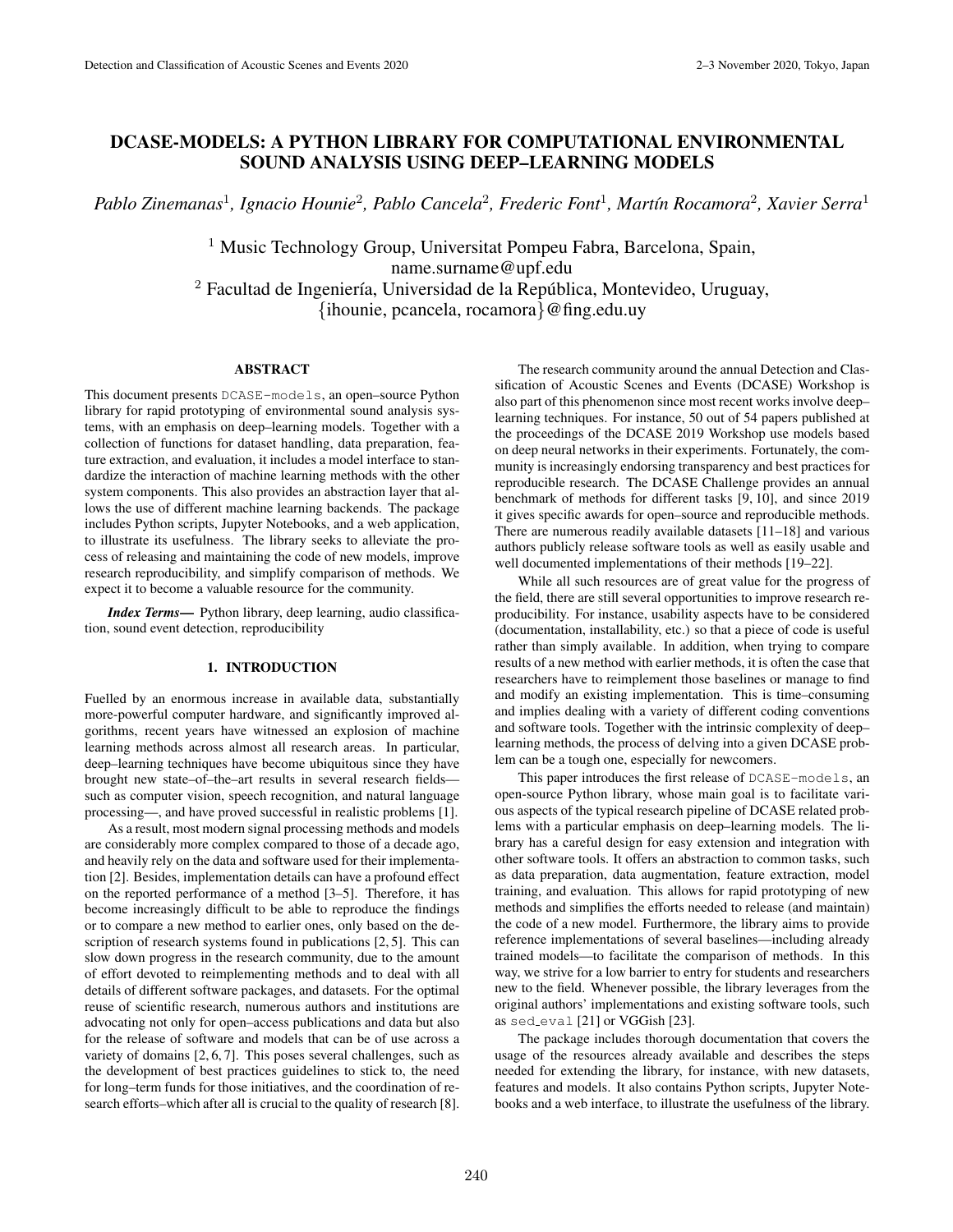# 2. DESIGN PRINCIPLES AND PRACTICES

The library provides a simple and lightweight set of basic components that are generally part of a computational environmental audio analysis system. Users can exploit the library functions to tackle various tasks—such as acoustic scene classification, sound event detection, and audio tagging—while experimenting with improvements or extensions of its components.

Apart from a collection of functions for dataset handling, data preparation, feature extraction, and evaluation (most of which rely on existing tools), DCASE-models includes a model interface to standardize the interaction of machine learning methods with the other system components. This also provides an abstraction layer to make the library independent of the backend used to implement the machine learning model (e.g. Keras,<sup>1</sup> PyTorch,<sup>2</sup> TensorFlow,<sup>3</sup> Scikit-learn<sup>4</sup>). The standardized behavior of the machine learning method implementation allows the comparison of different models in a straightforward manner. The library currently includes Keras implementations of several deep–learning models reported in the literature, which are ready to use with minimal effort. As a result, one can get an application with a few lines of code (see Section 4).

Regarding the usability of the library, the design and implementation are aimed to make it easy to learn and use. It is organized in a flat package layout with classes that define concise interfaces. All functions are thoroughly documented and include example code that demonstrates their usage. Besides, we follow PEP-8 recommendations to make sure code is readable and easy to follow. The documentation of the library is prepared using Sphinx and includes clear instructions on how to extend different components. The latest stable release can be smoothly installed from PyPI and only has requirements of other well-known, portable and tested packages.

Considering the sustainability and maintainability of the library, we strive for adopting modern open–source software development practices, as suggested in [2]. The code is released under the MIT license and all development is conducted on GitHub. This makes the project readily accessible for the community to use, test, contribute, and bring support. It also helps the release of updates by keeping a record of the changes and versions and incorporate other software development services, such as continuous integration testing.

#### 3. LIBRARY ORGANIZATION AND DESCRIPTION

Figure 1 shows a diagram of DCASE-models main classes, which also includes some specializations of each base class that are available. Next, a description of the main classes and functionalities is presented, following the order of the typical pipeline: dataset preparation (3.1); data augmentation (3.2); feature extraction (3.3); data loading (3.4); data scaling (3.5); and model handling (3.6).

# 3.1. Dataset

This is the base class designed to manage a dataset, its paths, and its internal structure. It includes methods to download the data, resample the audio files, and check that both processes succeed.

The library covers several publicly available datasets related to different tasks. At the moment, these are: ESC [11] and Urban-Sound8k [12] for audio classification; TAU Urban Acoustic Scenes 2019 and 2020 [14, 18] for acoustic scene classification; URBAN-SED [19], TUT Sound Events 2017 [13] and MAVD-traffic [17] for sound event detection; and FSDKaggle2018 [15] and SONYC-UST [16] for audio tagging. In next releases of the library other relevant datasets will be included.

Each dataset is implemented in the library as a class that inherits from Dataset. This design provides a common and simple interface to work with any dataset. For instance, to use the Urban-Sound8k dataset, it is enough to initialize its class with the path to the data folder, as follows.

>>> dataset = UrbanSound8k(DATASET\_PATH)

Then, the following methods are used to download the dataset and change its sampling rate (to 22050 Hz).

```
>>> dataset.download()
```
>>> dataset.change\_sampling\_rate(22050)

Most of the datasets devised for research include a fold split and a corresponding evaluation setup (e.g. 5–fold cross–validation). This fold split is generally carefully selected to avoid biases and data contamination [24]. In order to keep the results comparable to those reported in the literature, DCASE-models uses, whenever available, the predefined splits for each dataset. However, the user may define different splits or evaluation setups if needed.

### 3.2. AugmentedDataset

The previously defined dataset instance can be expanded using data augmentation techniques. The augmentations implemented so far are pitch–shifting, time–stretching, and white noise addition. The first two are carried out by means of  $pysox$  [25].

An augmented version of a given dataset can be obtained by initializing an instance of the AugmentedDataset class with the dataset as a parameter, as well as a dictionary containing the name and parameters of each transformation.

```
>>> aug_dataset = AugmentedDataset (dataset,
                                    augmentations)
```
After initialization, the following method will perform the actual augmentation and create new audio files for every dataset element according to the type and parameters of each augmentation.

>>> aug\_dataset.process()

The augmented dataset is indeed an instance of Dataset, so it can be used as any other dataset in the following steps of the pipeline.

#### 3.3. FeatureExtractor

This is the base class to define different types of feature representations. It has methods to load an audio file, extract features, and save them. It can also check if the features were already extracted.

Four types of feature representations have been implemented as specializations of the base class, namely Spectrogram, MelSpectrogram, VGGish [23], and Openl3 [26]. The first two are classic time– frequency representations which are implemented using librosa functions. The last two are pre–trained neural–network–based models that extract embeddings from the audio signal. Openl3 is a recently proposed neural network trained on audio–visual information. VGGish is a deep convolutional neural network trained on the Audioset dataset that is also used as a feature extractor.

A FeatureExtractor is initialized with some parameters. For instance, to define a Spectrogram feature extractor the parameters are: length and hop in seconds of the feature representation

<sup>1</sup>https://keras.io

<sup>2</sup>https://pytorch.org

<sup>3</sup>https://www.tensorflow.org

<sup>4</sup>https://scikit-learn.org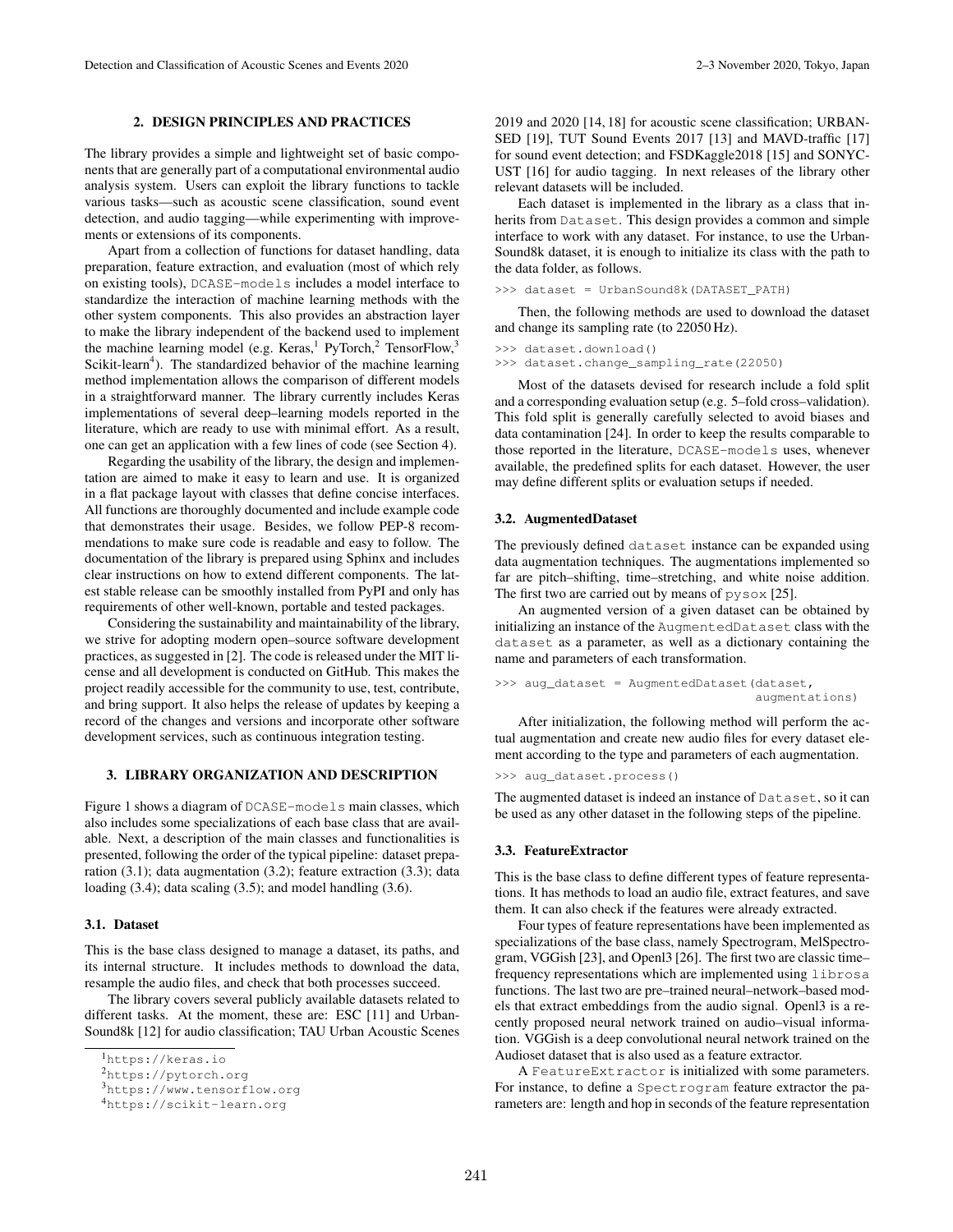

Figure 1: Class diagram of DCASE-models showing all base classes and some of the implemented specializations.

analysis windows (model's input); window length and hop size (in samples) for the short-time Fourier Transform (STFT) calculation; and the sampling rate. If the audio files are not sampled at this frequency, they are converted before calculating the features.

```
>>> features = Spectrogram(
        sequence_time=1.0, sequence_hop_time=0.5,
        audio_win=1024, audio_hop=512, sr=22050)
```
After initialization, the following method computes the features for each audio file in the dataset.

```
>>> features.extract(dataset)
```
Once the features are extracted and saved to disk, they can be loaded using DataGenerator as explained in the following.

#### 3.4. DataGenerator

This class uses instances of Dataset and FeatureExtractor to prepare the data for model training, validation and testing. An instance of this class is created for each of these processes.

```
>>> data_gen_train = DataGenerator(
    dataset, features, train=True, folds=['train'])
>>> data_gen_val = DataGenerator(
    dataset, features, train=False, folds=['val'])
```
At this point of the pipeline, the features and the annotations for training the model can be obtained as follows.

```
>>> X_train, Y_train = data_gen_train.get_data()
```
Additionally, instances of DataGenerator can be used to load data in batches. This feature is especially useful for training models on systems with memory limitations.

# 3.5. Scaler

Before feeding data to a model, it is common to normalize the data or scale it to a fixed minimum and maximum value. To do this, the library contains a Scaler class, based on scikit-learn preprocessing functions, that includes fit and transform methods.

```
>>> scaler = Scaler("standard")
>>> scaler.fit(X_train)
>>> X_train = scaler.transform(X_train)
```
In addition, the scaler can be fitted in batches by means of passing the DataGenerator instance instead of the data itself.

>>> scaler.fit(data\_gen\_train)

It is also possible to scale the data as it is being loaded from the disk, for instance, when training the model. To do so, the Scaler can be passed to the DataGenerator after its initialization. >>> data\_gen\_val.set\_scaler(scaler)

# 3.6. ModelContainer

This class defines an interface to standardize the behavior of machine learning models. It stores the architecture and the parameters of the model. It provides methods to train and evaluate the model, and to save and load its architecture and weights. It also allows the inspection of the output of its intermediate stages (i.e. layers).

The library also provides a container class to define Keras models, namely KerasModelContainer, that inherits from ModeContainer, and implements its functionality using this specific machine learning backend. Even though the library currently supports only Keras, it is easy to specialize the ModelContainer class to integrate other machine learning tools, such as PyTorch.

Each model has its own class that inherits from a specific ModelContainer, such as KerasModelContainer. The models currently implemented using Keras are: Multi–layer Perceptron (MLP), SB-CNN [20], SB-CNN-SED [19], A-CRNN [27], MST [28], SMel [29] and VGGish [23]. Other models are in preparation for inclusion in next releases of the library.

A model's container has to be initialized with some parameters. >>> model\_cont = SB\_CNN(\*\*model\_params)

These parameters vary across models, among which the most important are: input shape, number of classes, and evaluation metrics. Specific parameters may include the number of hidden layers or the number of convolutional layers, among others.

The ModelContainer class has a method to train the model. >>> model cont.train((X train, Y train),

```
**train_params)
```
Training parameters can include, for example, number of epochs, learning rate and batch size. To train the model in batches, the DataGenerator object can be passed to the train method instead of the pre–loaded data.

>>> model\_cont.train(data\_gen\_train, \*\*train\_params)

Performing model evaluation is also simple. For instance, the following code uses the test set for evaluating the model.

>>> data\_gen\_test = DataGenerator(

```
dataset, features, train=False, folds=['test'])
>>> X_test, Y_test = data_gen_test.get_data()
>>> results = model_cont.evaluate((X_test, Y_test))
```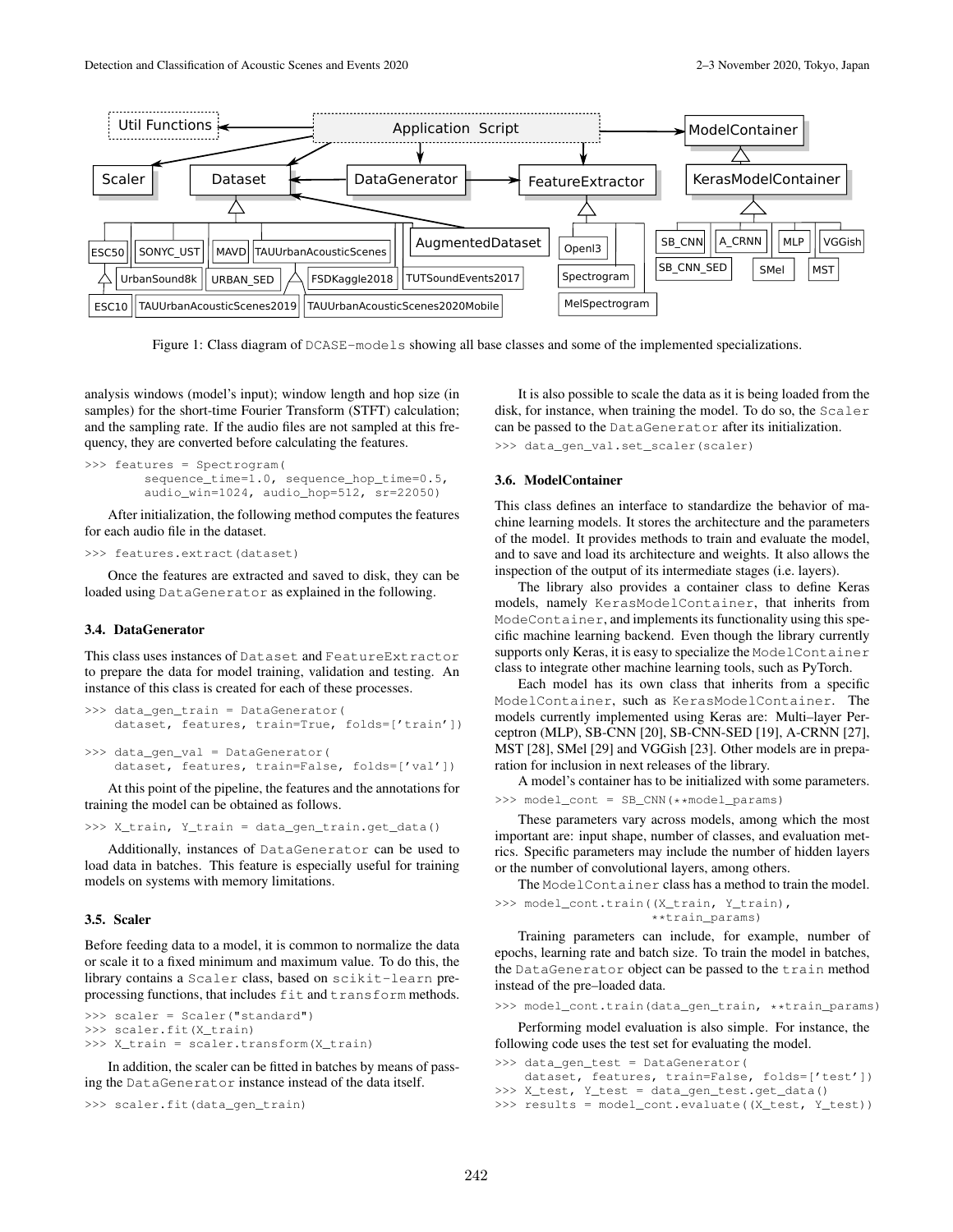

Figure 2: Screenshot of the web application for sound classification developed with DCASE-models as backend. In the *Data visualization* tab, the user can explore the training set by visualizing a 2D projection (principal component analysis, PCA) space of some model's intermediate output. It is also possible to inspect wrongly classified instances, visualize the feature representation, and listen to the audio files.

The results' format depends on which metrics are used. By default, the evaluation is performed using metrics available from the sed\_eval library [21]. Therefore, the results are presented accordingly. Nevertheless, DCASE-models enables the use of others evaluating frameworks such as psds eval [22], or the use of user–defined metrics in a straightforward way.

When building deep–learning models it is common practice to use fine–tuning and transfer learning techniques. In this way, one can reuse a network that was previously trained on another dataset or for another task, and adapt it to the problem at hand. This type of approach can also be carried out with the ModelContainer.

#### 4. APPLICATION EXAMPLES

The Python package of the library includes a set of examples, organized into three different categories, which illustrate the usefulness of DCASE-models for carrying out research experiments or developing applications. These examples can also be used as templates to be adapted for implementing specific DCASE methods.

Firstly, some Python scripts are provided, that perform each step in the typical development pipeline of a DCASE task, i.e downloading a dataset, data augmentation, feature extraction, model training, fine–tuning, and model evaluation. See the documentation of the library for a tutorial that follows all these examples.

Secondly, several Jupyter Notebooks are also included whose aim is to replicate some of the experiments reported in the literature using DCASE-models, in particular those in [17, 19, 20, 27, 29]. We plan to add some other implementations of recent papers.

Finally, a web interface for sound classification is also included as a proof of concept of the potential of DCASE-models to build high–level applications for computational environmental audio analysis. It gives access to most of the library's functionalities through a graphical user interface. Besides, it provides visualization tools to explore the dataset and to inspect the errors made by the model. It is also possible to listen to the audio files of the dataset and to test the model on an audio file provided by the user. Figure 2 shows a screenshot of the web application. The HTML front–end is developed with the dash library.

# 5. CONCLUSION

In this paper, the first release of DCASE-models is presented.<sup>6</sup> This open–source Python library provides a number of classes useful for rapid prototyping solutions for DCASE related problems, with a particular emphasis on deep–learning models. The library has a flat and light design that allows easy extension and integration with other existing tools. The design also provides an abstraction layer that seeks to mitigate the impact of changes in the backends used for implementing the machine learning models. We put considerable effort into the usability aspects of the library to encourage its adoption by the DCASE community. In particular, we hope it turns out helpful for those students and researchers new to the field. In this sense, we look forward to other researchers' feedback and contributions. Additionally, we believe that the library could simplify the process of releasing and maintaining the code of new models. This, in turn, could improve research reproducibility and simplify methods comparison. To this respect, the package includes a set of application examples, some of which replicate a number of experiments reported in the literature. Besides, a web interface for sound classification is provided as a proof of concept of the usefulness of the library for developing high–level applications for computational analysis of acoustic scenes and sound events. We foresee an interesting use case for the library as a tool to facilitate understanding and explainability of DCASE machine learning models.

<sup>5</sup>https://plotly.com/dash/

<sup>6</sup>https://github.com/MTG/DCASE-models